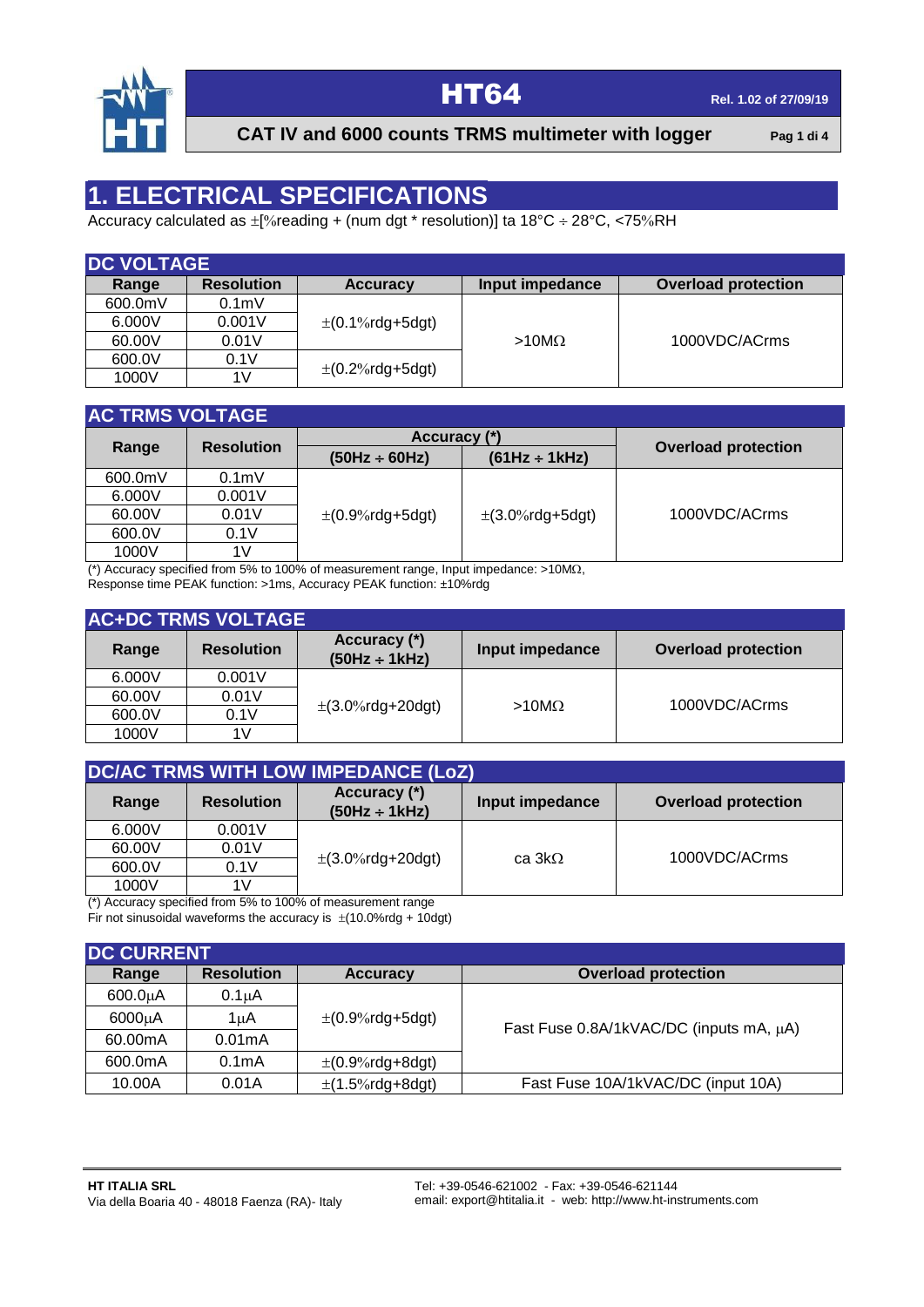

### **HT64 Rel. 1.02** of 27/09/19

### **CAT IV and 6000 counts TRMS multimeter with logger** Pag 2 di 4

| <b>AC TRMS CURRENT</b> |                    |                                    |                                         |
|------------------------|--------------------|------------------------------------|-----------------------------------------|
| Range                  | <b>Resolution</b>  | Accuracy (*)<br>$(50Hz \div 1kHz)$ | <b>Overload protection</b>              |
| $600.0\mu A$           | $0.1\mu A$         |                                    |                                         |
| 6000µA                 | 1μΑ                | $\pm$ (1.2%rdg+5dgt)               | Fast Fuse 0.8A/1kVAC/DC (inputs mA, µA) |
| 60.00mA                | 0.01mA             |                                    |                                         |
| 600.0mA                | 0.1 <sub>m</sub> A |                                    |                                         |
| 10.00A                 | 0.01A              | $\pm$ (1.5%rdg+5dgt)               | Fast Fuse 10A/1kVAC/DC (input 10A)      |

(\*)Accuracy specified from 5% to 100% of measurement range ; Response time PEAK function: >1ms, Accuracy PEAK function:  $±10\%$ rdg; AC+DC TRMS Current: accuracy (50Hz $±1$ kHz):  $±(3.0\%$ rdg + 20dgt)

|           | DC CURRENT WITH TRANSDUCER CLAMPS |                   |                               |                            |
|-----------|-----------------------------------|-------------------|-------------------------------|----------------------------|
| Range     | <b>Output ratio</b>               | <b>Resolution</b> | Accuracy (*)                  | <b>Overload protection</b> |
| 1000mA    | 1000mV/1000mA                     | 1mA               |                               |                            |
| 10A       | 100mV/1A                          |                   | $\pm$ (1.5%rdg + 6dgt)        |                            |
| 30A       |                                   | 0.01A             |                               |                            |
| 40A (**)  |                                   |                   | $\pm$ (1.5%rdg + 26dgt) (***) | 1000VDC/ACrms              |
| 100A      | 10mV/1A                           | 0.1A              |                               |                            |
| 300A      |                                   |                   | $\pm$ (1.5%rdg + 6dgt)        |                            |
| 400A (**) | 1mV/1A                            | 1А                | $\pm$ (1.5%rdg + 26dgt) (***) |                            |
| 1000A     |                                   |                   | $\pm$ (1.5%rdg + 6dght)       |                            |

(\*) Accuracy referred to only instrument without transducer ; (\*\*) With HT4006 transducer clamp ; (\*\*\*) Accuracy instrument + clamp

|           | <b>AC TRMS CURRENT WITH TRANSDUCER CLAMPS</b> |                   |                               |                            |  |
|-----------|-----------------------------------------------|-------------------|-------------------------------|----------------------------|--|
| Range     | <b>Output ratio</b>                           | <b>Resolution</b> | Accuracy (*)                  | <b>Overload protection</b> |  |
| 1000mA    | 1000mV/1000mA                                 | 1mA               |                               |                            |  |
| 10A       | 100mV/1A                                      |                   | $\pm$ (2.5%rdg + 10dgt)       |                            |  |
| 30A       |                                               | 0.01A             |                               |                            |  |
| 40A (**)  |                                               |                   | $\pm$ (3.5%rdg + 30dgt) (***) |                            |  |
| 100A      | 10mV/1A                                       | 0.1A              |                               | 1000VDC/ACrms              |  |
| 300A      |                                               |                   | $\pm$ (2.5%rdg + 10dgt)       |                            |  |
| 400A (**) |                                               |                   | $\pm$ (3.5%rdg + 30dgt) (***) |                            |  |
| 1000A     | 1mV/1A<br>1A                                  |                   |                               |                            |  |
| 3000A     |                                               |                   | $\pm$ (2.5%rdg + 10dgt)       |                            |  |

(\*) Accuracy referred to only instrument without transducer ; Accuracy specified from 5% to 100% of the measuring range;

(\*\*) With HT4006 transducer clamp ; (\*\*\*) Accuracy instrument + clamp For not sinusoidal waveforms accuracy is:  $\pm$ (10.0%reading + 10dgt)

Accuracy PEAK function: ±(10%rdg+30dgt), AC+DC TRMS Current: accuracy (50Hz÷1kHz): ±(3.0%reading + 20dgt

| 4-20mA% READINGS |                   |                 |                                           |
|------------------|-------------------|-----------------|-------------------------------------------|
| Range            | <b>Resolution</b> | <b>Accuracy</b> | Reading                                   |
| -25% ÷ 125%      | $0.1\%$           | $\pm$ 50dgt     | 0mA=-25%, 4mA=0%, 20mA=100%.<br>24mA=125% |

| <b>DIODE TEST</b> |                         |              |  |  |  |
|-------------------|-------------------------|--------------|--|--|--|
| Range             | <b>Max test current</b> | Open voltage |  |  |  |
|                   | :1.5mA                  | 3.2V         |  |  |  |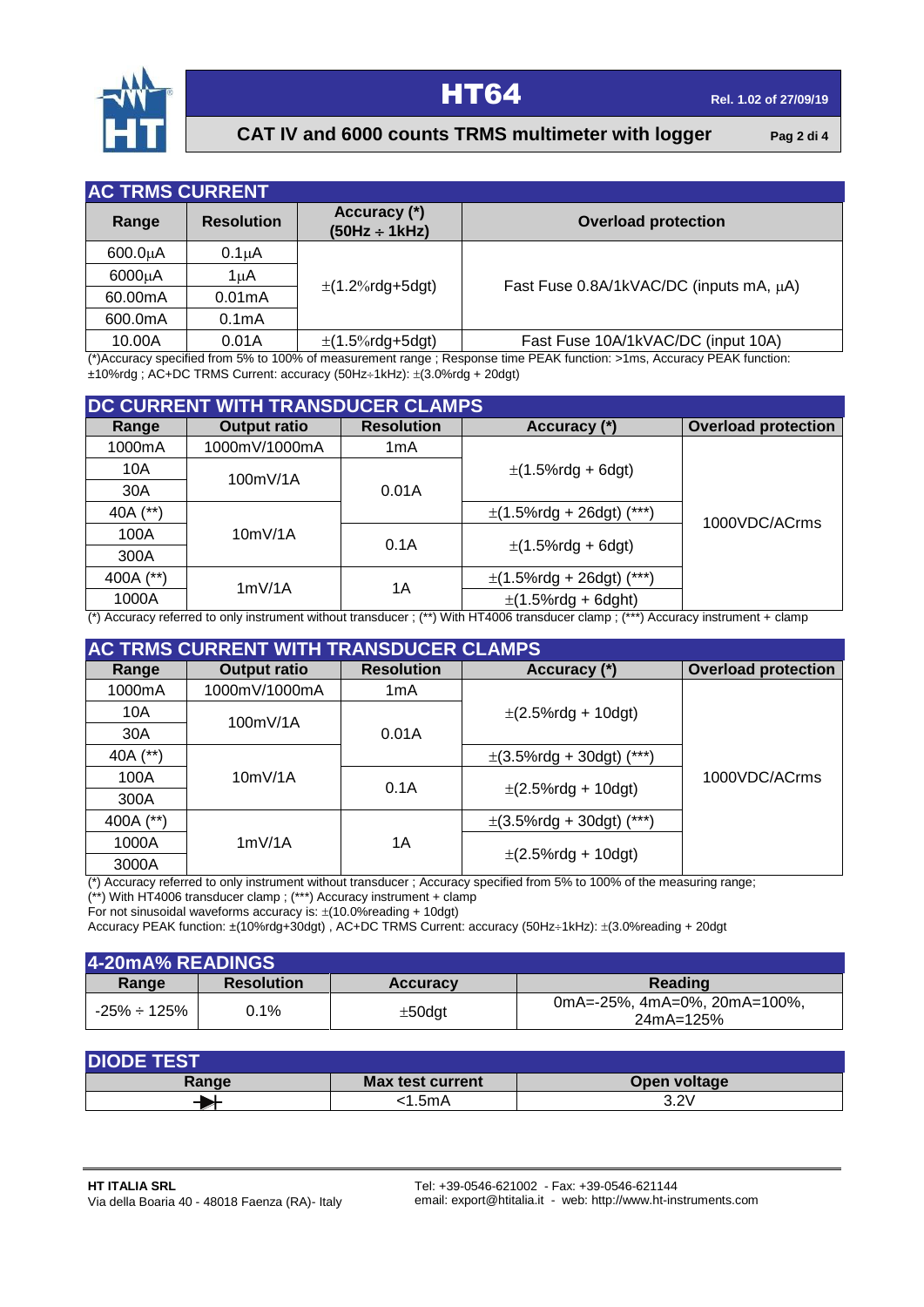

# **HT64 Rel. 1.02** of 27/09/19

### **CAT IV and 6000 counts TRMS multimeter with logger** Pag 3 di 4

|                        |                        | <b>RESISTANCE AND CONTINUITY TEST</b> |               |                            |
|------------------------|------------------------|---------------------------------------|---------------|----------------------------|
| Range                  | <b>Resolution</b>      | <b>Accuracy</b>                       | <b>Buzzer</b> | <b>Overload protection</b> |
| $600.0\Omega$          | $0.1\Omega$            | $\pm (0.8\% \text{rdg+10dgt})$        |               |                            |
| $6.000k\Omega$         | $0.001k\Omega$         |                                       |               |                            |
| $60.00k\Omega$         | $0.01k\Omega$          |                                       | $< 50\Omega$  |                            |
| 600.0k $\Omega$        | $0.1k\Omega$           | $\pm (0.8\%$ rdg+5dgt)                |               | 1000VDC/ACrms              |
| $6.000M\Omega$         | $0.001 \text{M}\Omega$ |                                       |               |                            |
| $60.00 \text{M}\Omega$ | $0.01 \text{M}\Omega$  | $\pm$ (2.5%rdg+10dgt)                 |               |                            |

| <b>FREQUENCY (Electrical circuits)</b> |                   |                   |                    |                            |  |
|----------------------------------------|-------------------|-------------------|--------------------|----------------------------|--|
| Range                                  | <b>Resolution</b> | <b>Accuracy</b>   | <b>Sensitivity</b> | <b>Overload protection</b> |  |
| $40$ Hz ÷ 10kHz                        | 10.01Hz÷0.001kHz1 | $\pm (0.5\%$ rdg) | 2Vrms              | 1000VDC/ACrms              |  |

| <b>FREQUENCY (Electronic circuits)</b> |                   |                                |                                                                                                                              |                            |  |  |  |  |
|----------------------------------------|-------------------|--------------------------------|------------------------------------------------------------------------------------------------------------------------------|----------------------------|--|--|--|--|
| Range                                  | <b>Resolution</b> | <b>Accuracy</b>                | <b>Sensitivity</b>                                                                                                           | <b>Overload protection</b> |  |  |  |  |
| 60.00Hz                                | $0.01$ Hz         | $\pm (0.09\% \text{rdg+5dgt})$ | 2Vrms min<br>$(20\% < \text{duty} < 80\%$ ,<br>$<$ 100 $k$ Hz)<br>5Vrms min<br>$(20\% < \text{duty} < 80\%$ ,<br>$>100$ kHz) | 1000VDC/ACrms              |  |  |  |  |
| 600.0Hz                                | $0.1$ Hz          |                                |                                                                                                                              |                            |  |  |  |  |
| 6.000kHz                               | 0.001kHz          |                                |                                                                                                                              |                            |  |  |  |  |
| 60.00kHz                               | $0.01$ kHz        |                                |                                                                                                                              |                            |  |  |  |  |
| 600.0kHz                               | $0.1$ kHz         |                                |                                                                                                                              |                            |  |  |  |  |
| 1.000MHz                               | $0.001$ MHz       |                                |                                                                                                                              |                            |  |  |  |  |

| <b>DUTY CYCLE</b> |                   |                      |                            |  |  |
|-------------------|-------------------|----------------------|----------------------------|--|--|
| Range             | <b>Resolution</b> | <b>Accuracy</b>      | <b>Overload protection</b> |  |  |
| $0.1\div 99.9\%$  | $0.01\%$          | $\pm$ (1.2%rdg+2dgt) | 1000VDC/ACrms              |  |  |

Pulse frequency range:  $40Hz \div 10kHz$ , Pulse width:  $\pm 5V$  ( $100\mu s \div 100ms$ )

| <b>CAPACITANCE</b> |                   |                       |                            |  |  |
|--------------------|-------------------|-----------------------|----------------------------|--|--|
| Range              | <b>Resolution</b> | <b>Accuracy</b>       | <b>Overload protection</b> |  |  |
| 60.00nF            | 0.01nF            | $\pm$ (1.5%rdg+20dgt) |                            |  |  |
| 600.0nF            | 0.1nF             | $\pm$ (1.2%rdg+8dgt)  |                            |  |  |
| $6.000\mu F$       | $0.001 \mu F$     | $\pm$ (1.5%rdg+8dgt)  | 1000VDC/ACrms              |  |  |
| $60.00 \mu F$      | $0.01 \mu F$      | $\pm$ (1.2%rdg+8dgt)  |                            |  |  |
| $600.0 \mu F$      | $0.1 \mu F$       | $\pm$ (1.5%rdg+8dgt)  |                            |  |  |
| 6.000mF            | $0.001$ mF        | $\pm$ (2.5%rdg+20dgt) |                            |  |  |

| <b>TEMPERATURE WITH TYPE K PROBEK</b>            |                   |                       |                            |  |  |  |
|--------------------------------------------------|-------------------|-----------------------|----------------------------|--|--|--|
| Range                                            | <b>Resolution</b> | Accuracy (*)          | <b>Overload protection</b> |  |  |  |
| 1-40.0°C ÷ 600.0°C l                             | $0.1^{\circ}$ C   |                       | 1000VDC/ACrms              |  |  |  |
| 600°C ÷ 1350°C                                   | $1^{\circ}$ C     | $\pm$ (1.5%rdg+3°C)   |                            |  |  |  |
| $ -40.0^{\circ}$ F $\div$ 600.0 $^{\circ}$ F $ $ | $0.1^{\circ}$ F   |                       |                            |  |  |  |
| 600°F $\div$ 2462°F                              | 1°F               | $\pm$ (1.5%rdg+5.4°F) |                            |  |  |  |

(\*) Accuracy referred to instrument without probe